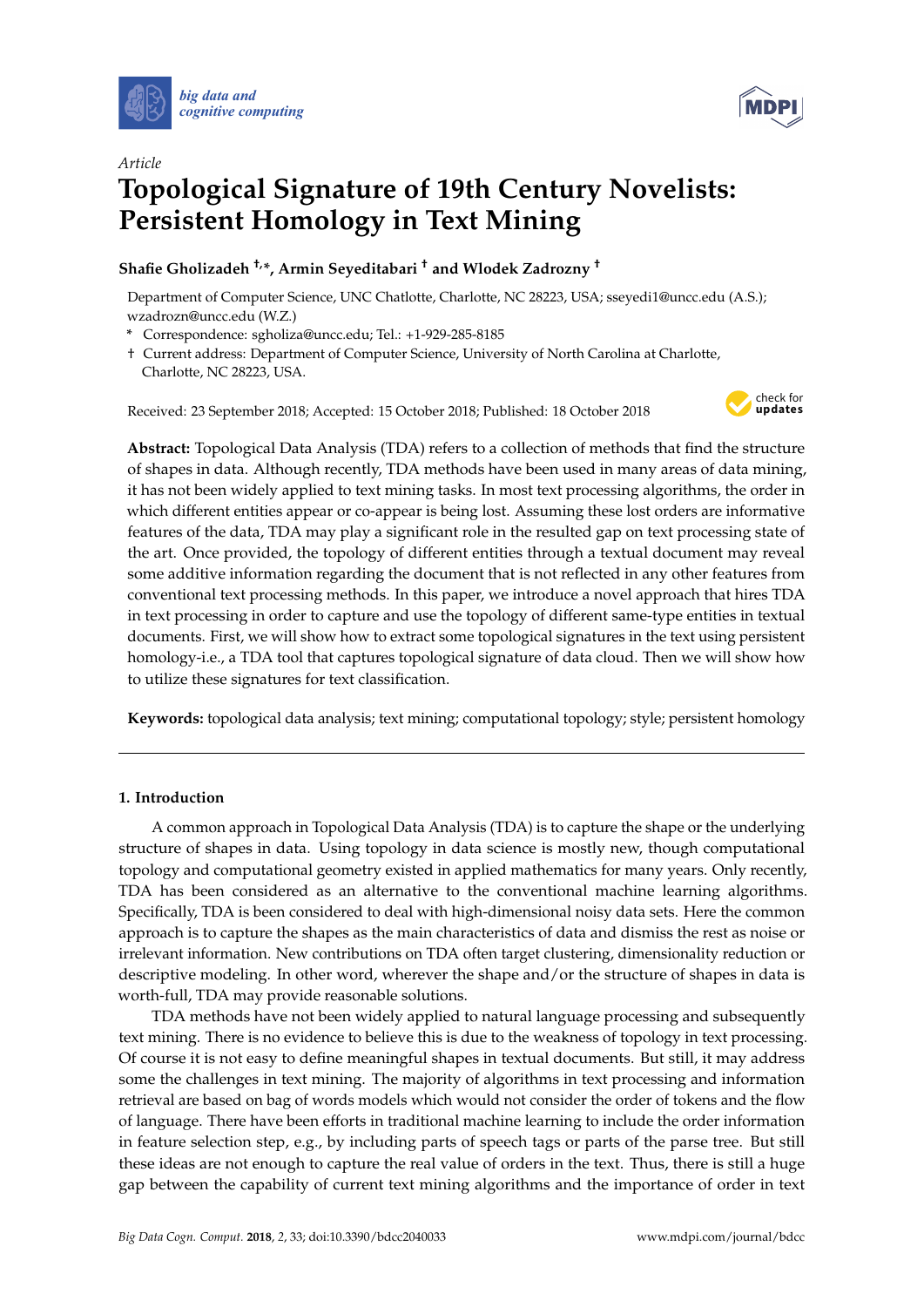documents. This is exactly where topological data analysis may help. It can be useful to design more efficient order-preserving algorithms in text analysis.

Here we introduce a novel algorithm that hires TDA tools for text classification. We will show how the value of the orders (topology of words) in the text may play a role in classification tasks. To evaluate the capabilities of our idea, we use a set of different long novels by different novelists, we look for the topological features in the graph of main characters (persons) in each novel. Such graphs are constructed only based on the positions each character is appearing in a novel. For each novel, such a graph is actually a context-free product of the main characters. It measures only the co-appearance of characters though the novel and contains no additional information regarding each character. Then comparing with the other graphs of novels by different novelists, we will try to predict the author. Obviously, this is a metaphoric problem statement. Nevertheless, the results might be extended to more applied problems in different applications of text processing. But even before that, it is important to show that the *topological signatures* exists in the text. Also it is important to show these signatures are worth of extracting. Thus, we need a reliable answer to the metaphoric problem statement as the proof of concept. We see our contributions as follow: (a) examining the feasibility of TDA in text processing; (b) providing a framework to extract topological features without using bag-of-words models; and (c) investigating how the topological features in a document may serve as the fingerprint of the writer.

#### **2. Background**

### *2.1. Fundamental Definitions*

In topological data analysis, data cloud is often viewed in the form of *Simplicial Complexes*. Here a *Simplex* may denote to a single data point (0-simplex), a line between two data point (1-simplex), a triangle (2-simplex), etc. Generally, a subset consisted of (*k* + 1) data point is called an *k*-simplex. Additionally,  $(-1)$ -simplex describes an empty set [\[1\]](#page-8-0). A simplicial complex is a set of the simplices. Any subset of a simplex in the simplicial complex is also in the simplicial complex. A few instance of *k*-simplices and an example of a simplicial complex is shown in Figure [1.](#page-1-0)

<span id="page-1-0"></span>

**Figure 1.** 0-simplex, 1-simplex , 2-simplex and 3-simplex (left). An example of simplicial complex (right).

In data science, high dimensional data sets often come in the form of data cloud, a large set of data points in high-dimensional space. Thus, we need some techniques to translate these records into a meaningful topological structure, similar to the visual interpretation that makes a set of close yet discrete points meaningful (e.g., distinguishing a continues shape out of discrete points). The technique to do this procedure in TDA is called Persistent Homology [\[2](#page-8-1)[–5\]](#page-8-2). Note that Homology refers to the set of holes in the shape at each dimension. One may measure these holes in the terms of *Betti numbers*. These numbers keep all topological properties of a shape, while they contain no additional geometric characteristics. The *i*th Betti number is defined as the number of *i*-dimensional holes a in simplicial complex [\[2](#page-8-1)[,6\]](#page-8-3). More specifically,  $\beta_0$  is the number of connected component,  $\beta_1$  is number of 1-*D* holes and *β*<sup>2</sup> is the number of 2-*D* voids, etc. Betti numbers for some topological shapes are shown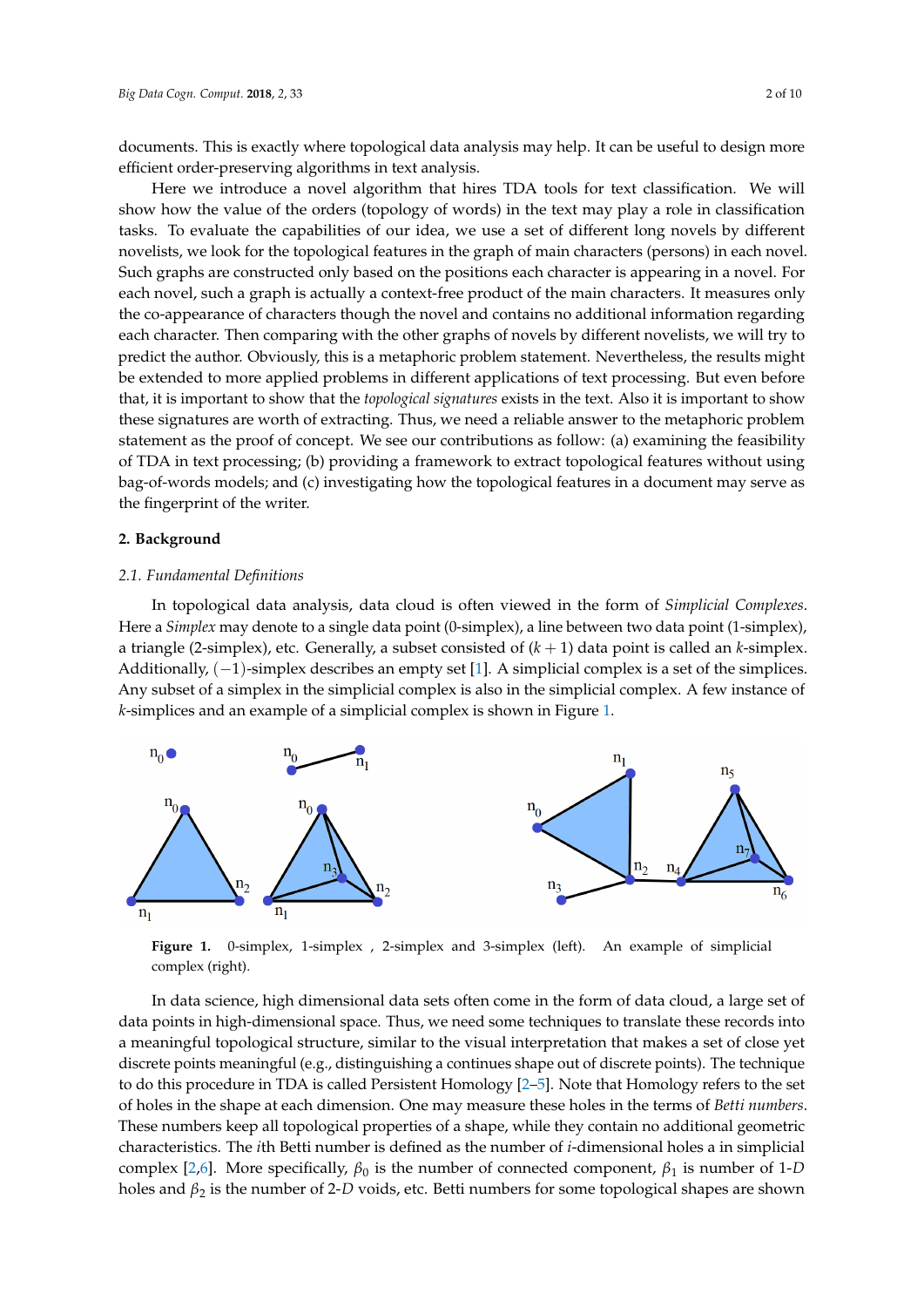<span id="page-2-0"></span>in Figure [2.](#page-2-0) In our study we only focus on  $\beta_0$  and  $\beta_1$ , i.e., number of components and number of loops respectively.



**Figure 2.** Betti numbers for a single point, a circle, sphere and a torus. In a *k*-dimensional space, *n*th Betti number is always zero for any  $n \geq k$ .

Persistent homology is a tool in topological data analysis that captures topological signature of data cloud. Decreasing the spatial resolution, one may connect all data points that are close enough to each other. This way they may construct a loop. Finally, these data points get closer to each other and a subset of *k* different points may get close enough to each other to be assumed as a *k*-simplex which contains no loop (no hole). We may require each two point in the simplex to be in a fixed range (radius) of each other. Increasing this radius gradually, many loops (or equivalently holes) may appear and disappear in each dimension. The persistence diagram captures the birth and the death of all holes in a certain dimension [\[2\]](#page-8-1). Alternatively, the birth and the death of holes can be shown with barcodes where the lifetime of holes are being captured and plotted in one dimensional bars [\[7,](#page-8-4)[8\]](#page-8-5). An example of these barcodes is shown in Figure [3.](#page-2-1) Here the information structure based on thresholding distances is called Rips Filtration [\[9\]](#page-8-6). In Rips complex, any *k*-simplex is consisted of *k* nodes whose pairwise distance is less than or equal to the threshold. Decreasing spatial resolution implies that the playground is Euclidean distance, while we may easily replace it with other metrics. Nonetheless, many different popular filtrations in TDA usually follow the same logic. For a comprehensive review of the concepts in TDA, we will refer the reader to  $[4,6,10]$  $[4,6,10]$  $[4,6,10]$ .

<span id="page-2-1"></span>

**Figure 3.** A simple data cloud (**left**) with its persistence diagram at dimension one the illustrates the birth and the death of loops (**middle**) and equivalent representation of barcode (**right**).

## *2.2. Related Work*

Wagner et al. in [\[11\]](#page-8-9) used *flag complex* over vector space representation of corpus to compute similarities among documents. The authors mostly focused on efficiency of computing homology on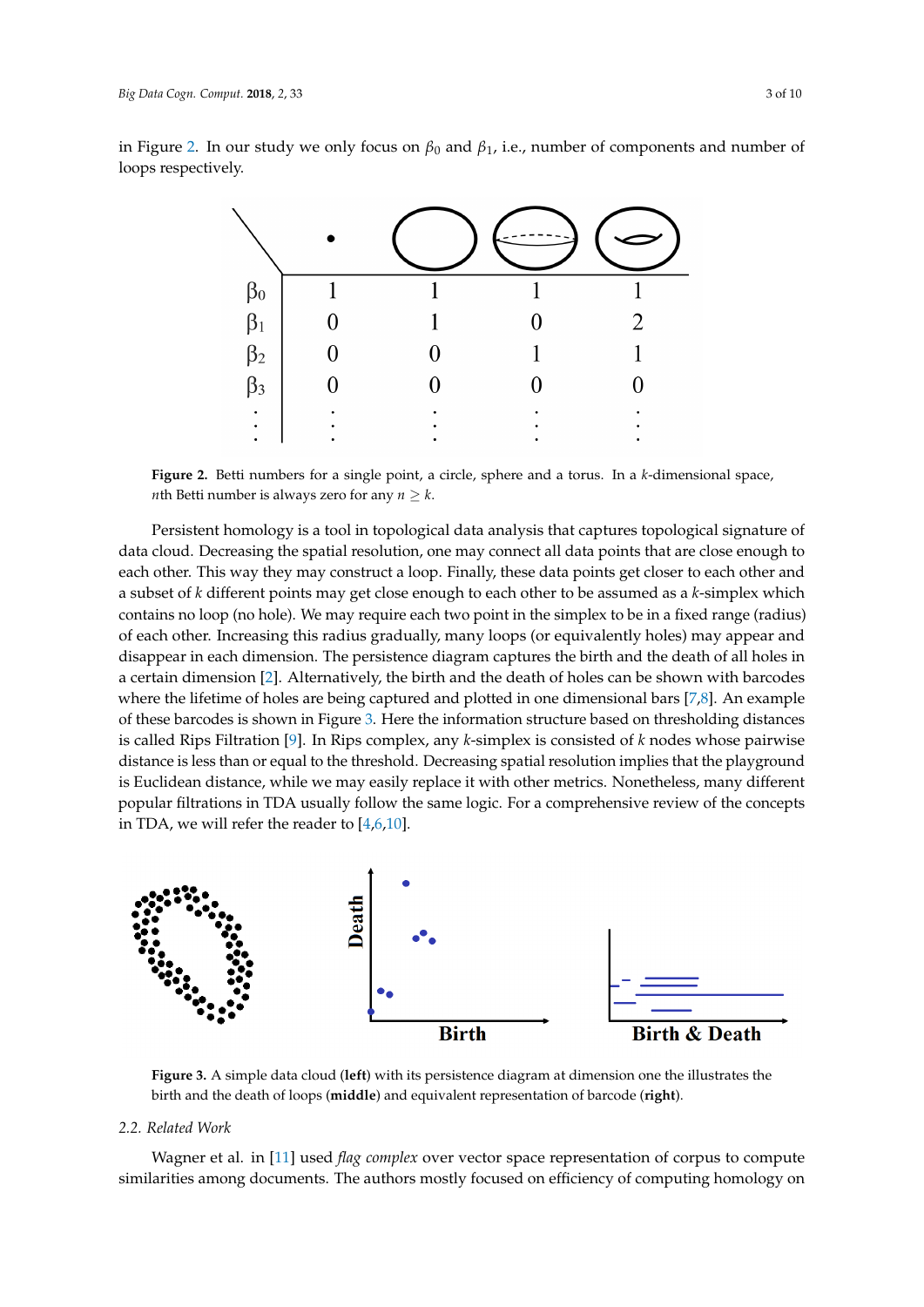high-dimensional sparse matrices in text mining. They proposed a novel path: using cosine distance as the distance measure, thresholding the distance and decreasing the threshold gradually to detect all the complete sub-graphs (called *cliques*) in the resulted graph. A flag complex is the set of all complete sub-graphs of the graph. Here, discrete Morse theory was used to compress the Flag complexes and compute Betti numbers.

Zhu in [\[12\]](#page-8-10) introduces a new application of persistent homology in text mining and suggested a novel text representation. The methodology begins with dividing a document to a fixed number of different blocks of text, calculating a vector representation for each block (tf-idf). Then an undirected graph is being constructed based on cosine similarity of each two blocks. Each block is presented as a node. Moreover, if and only if the cosine similarity between two block is more than a certain threshold, an edge between the corresponded nodes will represent their relation. Decreasing the threshold from zero to the global maximum of similarities, one can quantify the changes on the resulted graph via persistent homology. The author focused in  $\beta_0$  and  $\beta_1$  only to study the number of clusters and holes. Intuitively, number of holes (or equivalently number of loops) is a good sign of "tie-back" in the document and the persistence diagram or barcode of *β*<sup>1</sup> may reveal it. Obviously, here the information structure (called *Similarity Filtration*) follows the same logic as Rips filtration, considering angular distance of nodes (text blocks) as the metric. Since this method ignores the order of blocks in the document, the author tries to inject the order into the model assuming there should exist an edge between each pair of subsequent text blocks, no matter what the threshold is. This assumption forces the model always to consider the order of text blocks. This modified filtration is called Similarity Filtration with Time Skeleton (SIFTS). The method is applied on nursery rhymes as ideal repetitive documents and in contrast some other stories. SIFTS was also applied on a set of writings consisted of two major groups, child-writing and adolescent-writing. Since the significance difference between the groups might be the result of larger writings in the adolescent group, the process was repeated in this group with the truncated version of writings of appropriate length. The difference in the number of holes was still significant, though the smallest angular threshold for the appearance of holes was not anymore significantly different in the groups. Doshi and Zadrozny in [\[13\]](#page-8-11) utilized SIFTS for movie genre detection on the IMDB data set of movie plot summaries. The authors showed how persistent homology can significantly improve the classification results and concluded that it TDA can be a reliable tool for discourse classification.

Guan et al. in [\[14\]](#page-8-12) proposed an unsupervised method of key-phrase extraction that prunes the semantic graph of candidate phrases via homology analysis. Usually in document summarizing for clustering, classification or information retrieval, a relatively large set of candidate phrases is being pruned and sorted by ranks based on supervised approaches. The authors constructed the graph of candidate phrases by connecting the phrases that share at least a certain portion of common tokens (words). Then a topological collapsing algorithm [\[15\]](#page-8-13) is used to remove dominated vertices iteratively. Note that a vertex  $v_i$  is dominated by  $v_j$  if and only if the set of  $v_i'$ s neighbors is a subset of the set of  $v_j'$ s neighbors. Intuitively, if all the neighbors of a vertex (phrase) are connected to another vertex, we may assume the latter phrase can explain the same concept better or at least no worse. The author evaluated the method on SemEval-2010 data set Corpus and NUS corpus and reported higher performance (precision, recall and *F*1) than the traditional methods.

Almgren et al. in [\[16\]](#page-8-14) discussed the feasibility of TDA for social network analysis. More specifically, the authors utilized persistent homology for image popularity prediction. They used Word2Vec to convert the captions of random images from Instagram to 300 dimensional numeric vectors and calculated the cosine similarities among those vectors. Then the authors used Mapper algorithm [\[17\]](#page-8-15) to cluster the images. They reported a monotonic increase in the ratio of popularity over the cluster. In their extended study [\[18\]](#page-8-16) they formulated the problem statement as predicting images' popularity and reported that TDA outperforms conventional clustering algorithms such as *k*-means and hierarchical clustering.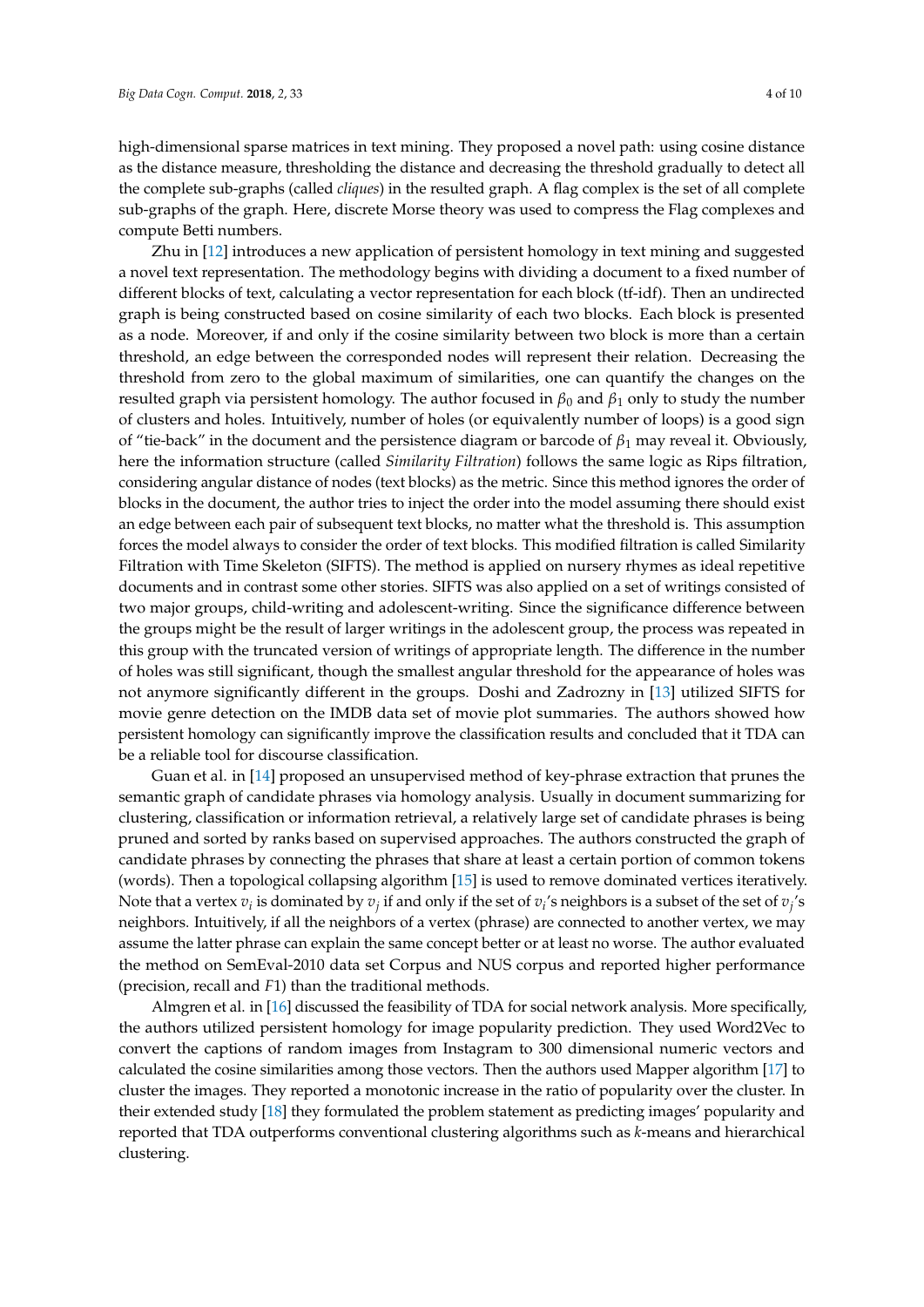There are a few other works in which topological data analysis has been applied to natural language processing and text mining. Chiang in [\[19\]](#page-8-17) suggested that quantifiers over simplicial complex stand as an efficient and effective clustering algorithm for high dimensional data such as vector space representation of a corpus. Torres-Tramón et al. in [\[20\]](#page-8-18) developed a topic detection method in Twitter data. The authors hired Mapper algorithm to map the vector space (i.e., term frequency matrix) to a sequence of graph representations. Then the most frequent features in the most connected components are retrieved as the best candidates to be interesting topics. Zadrozny and Garbayo in [\[21\]](#page-9-0) introduced a sheaf model to distinguish contradictions and disagreements among textual documents. They assumed that underlying theories in documents may have shared quantifiers and predicates which can construct partial orders (a sheaf model). In such partial orders, the global sections and local sections will determine the level of disagreement.

In the few instances where persistent homology has being utilized for text mining, the topology is defined over vector space (bag-of-words) representation. Yet in textual documents, there exist some other features to feed into the persistent homology. These features may provide the information that is not reflected in bag-of-words products. In this paper, we take a different approach that ignores vector space representation. Potentially, another advantage is that once the topological features are extracted independently from bag-of-words products, there is a higher chance that they carry some additive information. This is particularly important when one tries to extend the framework of this paper to a hybrid model which considers topological and non-topological features simultaneously.

#### **3. Methodology**

More than the any text processing literature, our work is inspired by the recent developments on the application of TDA in time series analysis [\[22](#page-9-1)[–26\]](#page-9-2). In these works usually persistent homology is hired to study the changes in the topology of *d*-dimensional time series or the delay embedding of 1-dimensional time series. In many of these studies, if we replace a time series (a sequence of data) with a long text document (another sequence of data), the idea still might be valid, though the application has changed. Recall that even in the first attempt to apply TDA in the area of natural language processing [\[12\]](#page-8-10), Zhu tries to consider the order of text blocks, though the defined order is simply injected to the model. Still the main idea of using TDA to capture "the order" in the text is quite novel. Looking at text documents as the sequences of different entities may enable us to capture the ordered appearances and more importantly co-appearances of implied or directly mentioned entities (e.g., names, topics, etc.). This is where TDA may play a role as the interpreter of ordered data. Moreover, the same techniques as in topological signal processing are applicable here.

To provide an example of how TDA may capture the order in the text documents, we chose 75 novels from Gutenberg Project by six novelists of the romanticism era in nineteenth century. We propose a novel method that uses persistent homology to predict the author only based on the graph of the main characters in the novel. The list of authors and the number of books that we used from each one can be seen in Table [1.](#page-7-0) For each book we downloaded the text version, and removed extra information such as metadata and the table of content. To extract the appearance of characters through the novel, we used Stanford CoreNLP API's [\[27\]](#page-9-3) named entity recognizer (NER). The books were split by sentence, tokenized, and annotated with named entity tags. Then we extracted each entity tagged as "PERSON" with its position in the book based on its order in the list of all tokens in the document. Through this process we created a list associated to each book consisting of every character in the novel and the place that they appeared in the book in order of appearance. To reduce the noise, we kept only the indices of 10 most important (i.e., the most frequent) characters in each novel.

To define the distance between two characters in a novel (e.g., character A and character B), we use the set of indices in the novel where each of them appear. Let *I* denote the corresponding indices for character A and *J* denote the corresponding indices for character B. In Equation [\(1\)](#page-5-0), assuming  $m > n$ ,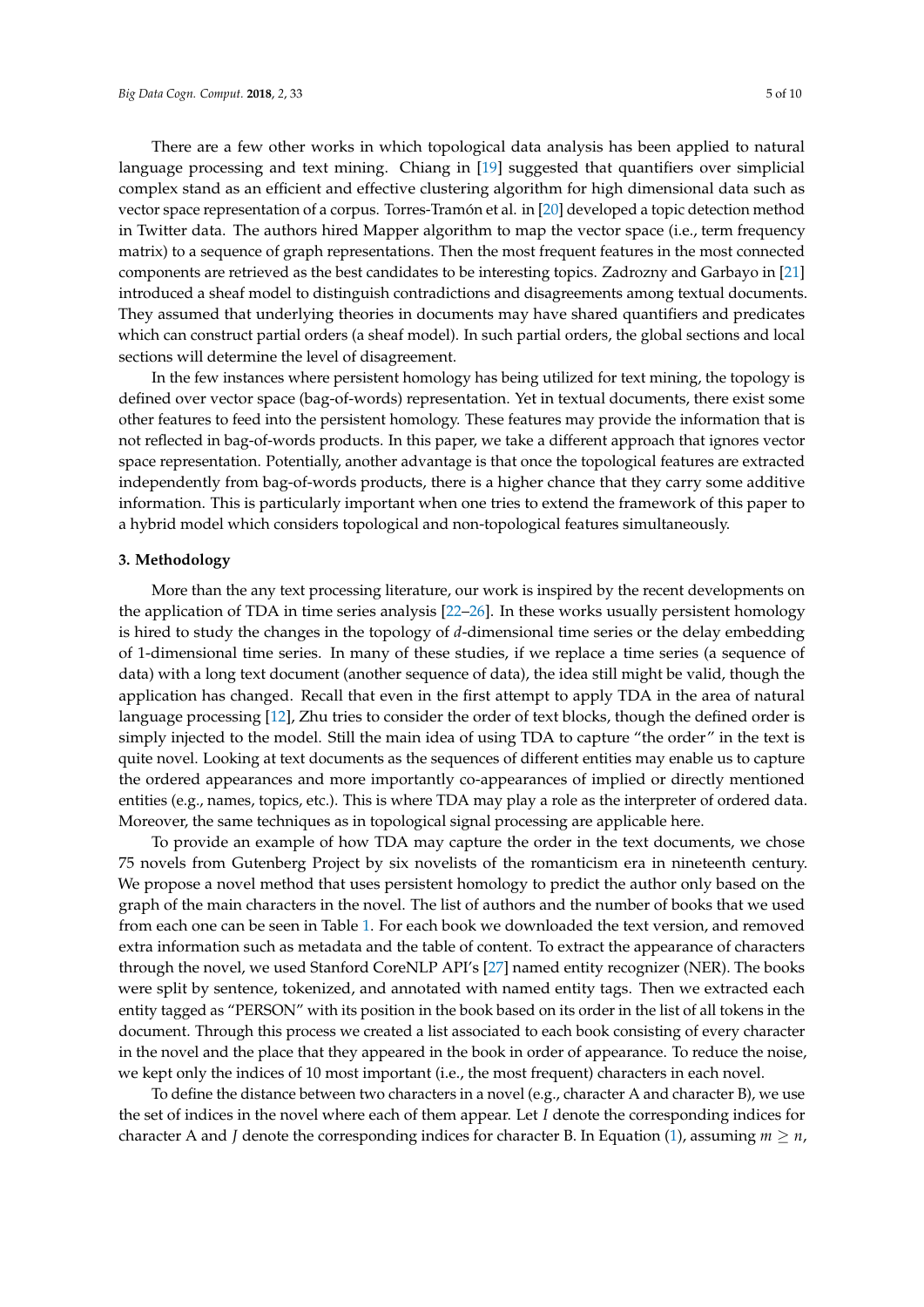to have an equal number of indices, we use a subset of indices in *J*. Let *J* <sup>∗</sup> denote to the chosen indices of *J*.

$$
I = (i_1, i_2, \dots, i_n)
$$
  
\n
$$
J = (j_1, j_2, \dots, j_m)
$$
  
\n
$$
J^* = (j_1^*, j_2^*, \dots, j_n^*)
$$
\n(1)

<span id="page-5-0"></span>In the algorithm to choose *J*<sup>\*</sup> elements, we try to minimize the distance between the elements of *I* and *J* ∗ in the similar positions as in Equation [\(2\)](#page-5-1). Here the constraint guarantees that exactly *n* unique indices are being chosen from *J*.

$$
j_x^* = \underset{j_y}{\text{argmin}} |j_y - i_x| \,\forall x \in \{1, ..., n\}, y \in \{1, ..., m\}
$$
  

$$
j_x^* \neq j_t^* \,\forall t \in \{1, ..., (x - 1)\}
$$
 (2)

<span id="page-5-1"></span>Now we can define the distance between character A and character B as in Equation [\(3\)](#page-5-2). Here  $\tilde{I}$ and  $\tilde{J}$  are the normalized version of *I* and *J*<sup>∗</sup> respectively, where each element in *I* and *J*<sup>∗</sup> is divided by the novel length, i.e., total number of words in the novel. We use the expanded or contracted versions of  $\tilde{I}$  and  $\tilde{J}$  where each of their elements is raised to the power of  $p$ —that would be  $\tilde{I}^{(p)}$  and  $\tilde{J}^{(p)}$ respectively. In the equation,  $WD_{0.5}$  is Wasserstein distance of order 0.5. Note that for  $t = 0$  the function measures the distance between the original vectors  $\tilde{I}$  and  $\tilde{J}$ . The order 0.5 pushes the function to be more sensitive to the closer element-wise distances. In addition, using different values for parameter *t* enables us to focus on closer characters at the beginning of the novel (*t* > 0) or closer characters at the end of the novel  $(t < 0)$ . This may reveal different topological signature of each novelist.

<span id="page-5-2"></span>
$$
Distance_t(A, B) = WD_{0.5}(\tilde{I}^{(1+t)}, \tilde{I}^{(1+t)})
$$
\n(3)

Using pair-wise distances among characters in each novel, we utilized Rips filtration and constructed the persistence diagrams for each novel. For each novel, using three different choices of *t* ( $t = 0, -\epsilon,$  *and* +  $\epsilon$ ) may consider different scenarios and cover almost all the topological characteristics for any choice of *t*. In practice, we used  $\epsilon = 0.1$  and for each novel constructed three persistence diagrams based on distances defined in Equation [\(3\)](#page-5-2). For persistence diagrams and quantify over them we used *R* package *TDA* [\[28\]](#page-9-4). Some samples of persistence diagrams (where *t* = 0) are shown in Figure [4.](#page-6-0)

Having the persistence diagrams for all the novels, each time we select two novelists and calculate the distances among all the novels we have for those two novelists. To quantify the difference between each pair of novels, we can simply use their persistence diagrams. To measure the difference between two persistence diagrams, we used Wasserstein distance [\[29\]](#page-9-5) of order one at dimension one and dimension zero. Then the distance between two novels (e.g.,  $X$  and  $Y$ ) is defined by Equation [\(4\)](#page-5-3). As mentioned before, we have three different persistence diagrams each novel based on three different choices of *t*. Also, each of these diagrams covers two dimensions 1 and 0. Let  $PD_t^1$  and  $PD_t^0$  denote the persistence diagrams based on the distances with parameter *t* at dimension 1 and 0 respectively. In other word,  $PD_t^1$  only considers loops and  $PD_t^0$  only considers components. Then let  $WD$  denote the Wasserstein distance of order one between two persistence diagrams.

<span id="page-5-3"></span>
$$
Distance_t(X, Y) = WD\{PD_t^0(X), PD_t^0(Y)\} + WD\{PD_t^1(X), PD_t^1(Y)\}
$$
  
\n
$$
Distance(X, Y) = \left\{\sum_{t \in \{-\epsilon, 0, +\epsilon\}} Distance_t(X, Y)^2\right\}^{\frac{1}{2}}
$$
\n(4)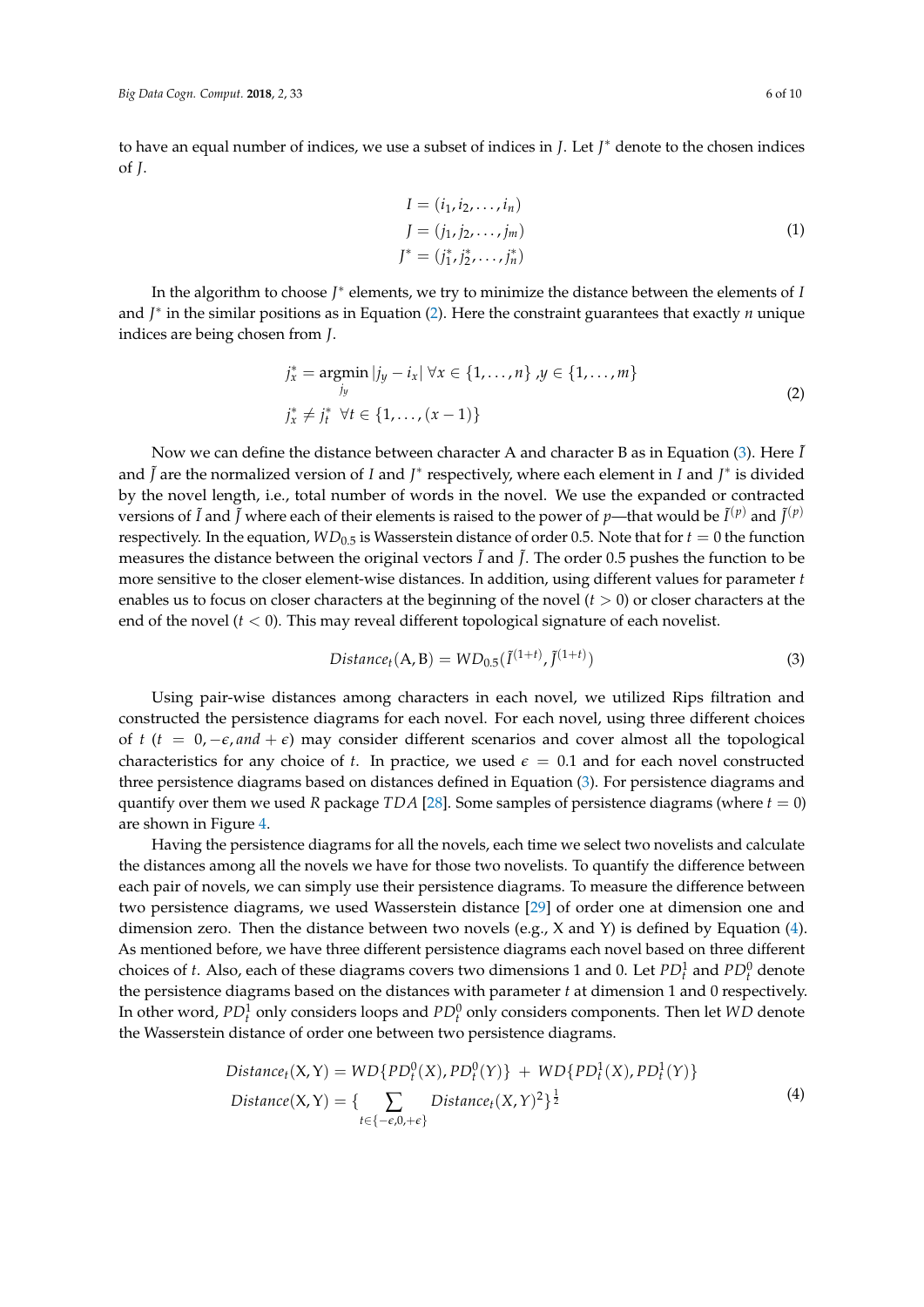<span id="page-6-0"></span>

**Figure 4.** Persistence diagrams of the graphs of characters in different novels.

## **4. Results and Discussion**

We used a 5-Nearest Neighbors (5-NN) algorithm in 10-fold cross validation mode to predict the authors of the novels. Note that we used balanced subsets of novels for cross validation. Since we had different number of novels for each novelist, for binary classification of novels by each pair of novelists, we used a relatively large number of iterations (*n* = 250). In each iteration a sample of novels by the novelist who had more novels was randomly chosen to get a balanced set of novels (where the class ratio is set to one). Then we used the balanced set for the 10-fold cross validation. It means that if the accuracy is significantly higher than 50%, we can conclude that the persistence diagrams are informative and have captured some fingerprints of the novelists. The choice of 5 for nearest neighbors comes from our initial experiments. In our 5-NN algorithm, we set the weight for the vote of each neighbor inversely proportional to the square of its distance. Intuitively, we may be unable to consider a lifelong writing style for a writer. However, it is a safe assumption that novelists usually repeat the style of one particular novel in a few other novels. So, the algorithm is capable of providing valid neighbors. Note that here the style only refers to the relation among novel characters. Table [1](#page-7-0) shows the accuracy of each binary classification task in percentages. For the total number of around 69,000 predictions on our small data set of 75 novels, the average accuracy was 77.0%. As suggested in Table [1](#page-7-0) sometime it is easy to distinguish between the topological signatures of writers, e.g., Dostoyevsky vs. Austin. On the other hand, in some cases two different writers may have similar signatures, e.g., Dostoyevsky vs. Scott as it is shown in Figure [4.](#page-6-0)

We did not use Co-reference Resolution for the entity detection task in our work. We believe that the state of the art in co-reference resolution is not helpful enough to be hired in our algorithm. Note that for a character in a novel, we retrieved only a portion of appearance indices since we lost many of co-references. As a result, in our entity detection for each entity (i.e., character) the precision is substantially higher than the recall. This is exactly why we chose not to use any co-reference resolution algorithm. Our method is extremely more sensitive to the precision than the recall in entity detection phase. Wherever an entity is indirectly implied (e.g., by a pronoun or etc.), there is a high probability that the same entity (character) is directly mentioned a few lines before or even after that. Recall that an advantage of topology is that it is not much sensitive to the choice of metrics.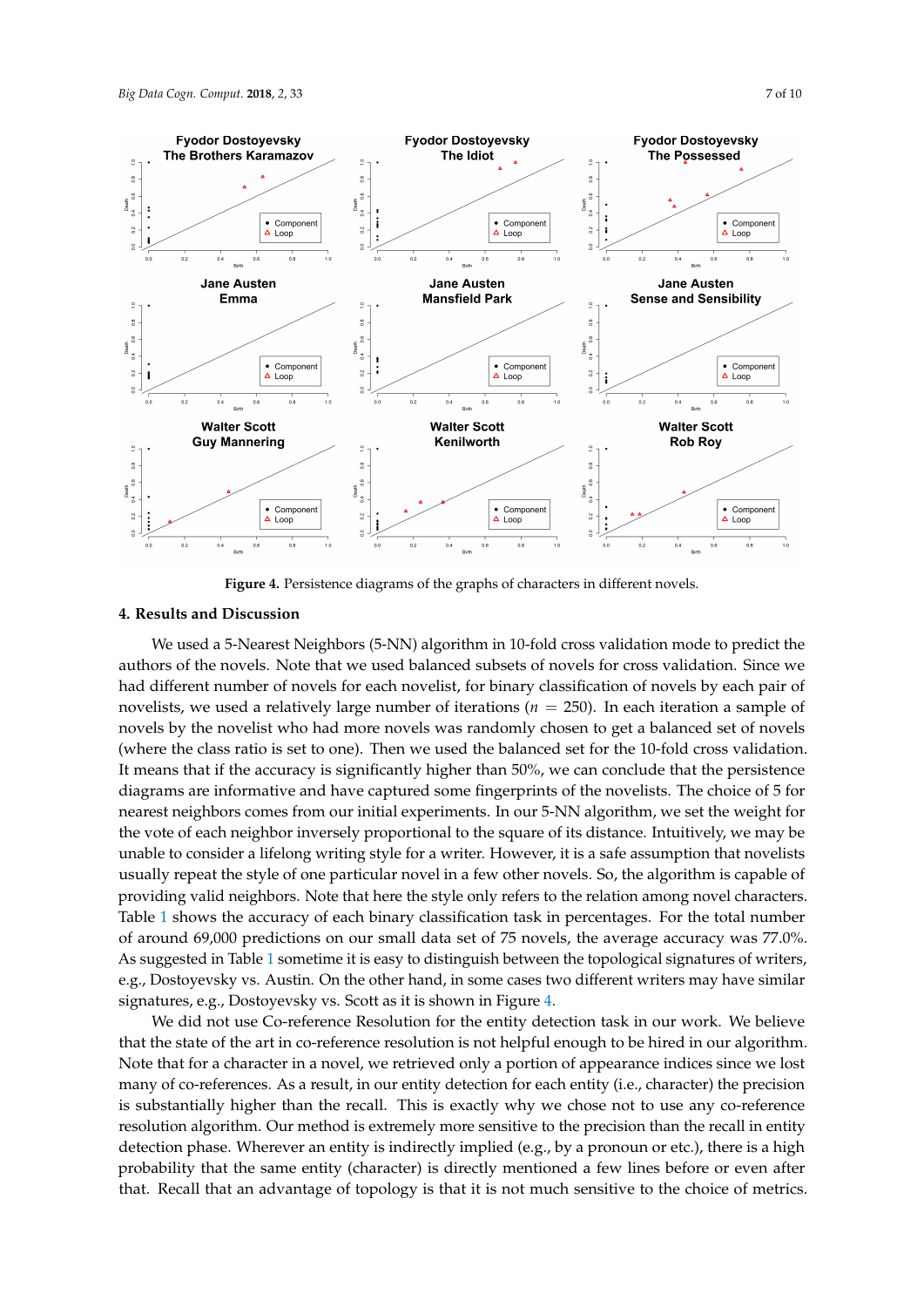In other word, small changes in the distances only affect geometric properties that are not much useful for our study. Note that for co-reference resolution tools usually precision is higher than recall [\[30\]](#page-9-6). Still, a co-reference resolution algorithm even with the accuracy of around 90% may easily harm our model since for each entity, the precision of entity detection will decrease, the distance functions may experience a huge shift, and eventually the topological signature will be lost.

<span id="page-7-0"></span>**Table 1.** Average Accuracy of binary classification, having a labeled set of novels by two novelists and using 10-fold cross validation. The numbers in parentheses are the total number of novels for each novelist. The accuracy values are in percentages.

|                | <b>Charles Dickens</b><br>(17) | (18) | Émile Zola Fyodor Dostoyevsky<br>(8) | (6)   | Jane Austen Mark Twain<br>(8) | <b>Walter Scott</b><br>(18) |
|----------------|--------------------------------|------|--------------------------------------|-------|-------------------------------|-----------------------------|
| C. Dickens     |                                | 87.0 | 72.2                                 | 100.0 | 74.6                          | 73.9                        |
| É. Zola        | 87.0                           |      | 65.0                                 | 64.2  | 68.8                          | 83.3                        |
| F. Dostoyevsky | 72.2                           | 65.0 |                                      | 90.2  | 73.3                          | 55.8                        |
| J. Austen      | 100.0                          | 64.2 | 90.2                                 | -     | 82.9                          | 94.7                        |
| M. Twain       | 74.6                           | 68.8 | 73.3                                 | 82.9  |                               | 68.5                        |
| W. Scott       | 73.9                           | 83.3 | 55.8                                 | 94.7  | 68.5                          |                             |
| Average        | 81.5                           | 73.7 | 71.3                                 | 86.4  | 73.6                          | 75.2                        |

Here we discuss the existence of topological signature in the text. We chose a metaphoric example to show how these signatures may be extracted from the novels. But, the question is whether we can extend the results to some more applied areas. Even if the answer is yes, still there might be some concern about the computational cost which is beyond the scope of this research. Last but not least, in the terms of accuracy for some applications, these topological features might be substantially weaker than those features that traditional text processing provides. But intuitively, these features may still carry some additive information that is lost in traditional text mining. Thus, one opportunity is to use topological features in addition to the other features. It sounds reasonable at least when the computational cost is not a major matter of concern.

## **5. Conclusions**

As we have shown in our results, a topological signature of writer exists in the writing. For our contribution, we only worked on names (the characters in the novel) and used a context-free graph of the temporal relations between them to capture the topological features of interest. The novel algorithm we used is by definition robust to translation and even to the length of text documents. However, the accuracy is not high enough to use the algorithm directly for a real world application. Yet, the existence of topological signature in the context-free graph is much more important than the accuracy itself in this particular task. Choosing different model parameters or definitions of distance functions may improve the accuracy of this algorithm. But, there are also other dimensions that may improve our algorithm. One may use other features (e.g., topics, concepts, parts of speech, etc.) in addition to the persons to get into a more precise algorithm. The other possibility is to use topological features as the additional variables (in addition to the other features) to run a model.

**Author Contributions:** conceptualization, S.G. and W.Z.; methodology, S.G. and W.Z.; software, S.G. and A.S.; validation, S.G., A.S. and W.Z.; formal analysis, S.G. and W.Z.; investigation, S.G. and W.Z.; resources, S.G. and W.Z.; data curation, S.G. and A.S.; writing—original draft preparation, S.G. and A.S.; writing—review and editing, S.G. and W.Z.; visualization, S.G.; supervision, W.Z.

**Funding:** This research received no external funding.

**Conflicts of Interest:** The authors declare no conflict of interest.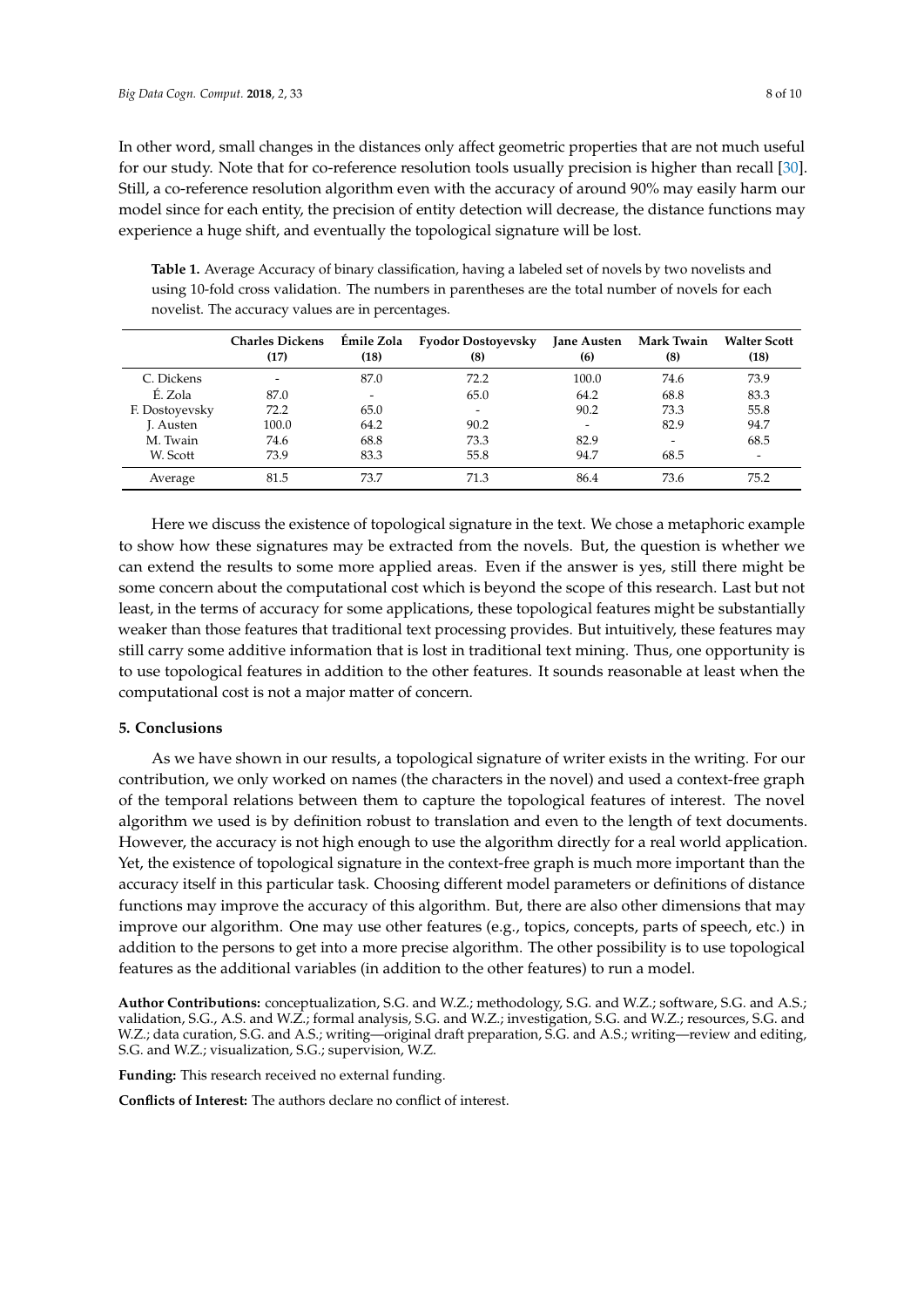# **Abbreviations**

The following abbreviations are used in this manuscript:

- TDA Topological Data Analysis
- NER Named Entity Recognizer
- SIFTS Similarity Filtration with Time Skeleton
- k-NN *k*-Nearest Neighbors

# **References**

- <span id="page-8-0"></span>1. Zomorodian, A. Computational topology. In *Algorithms and Theory of Computation Handbook*; Chapman & Hall/CRC: London, UK, 2010; pp. 3.3–3.4.
- <span id="page-8-1"></span>2. Edelsbrunner, H.; Letscher, D.; Zomorodian, A. Topological persistence and simplification. In Proceedings of the 41st Annual Symposium on Foundations of Computer Science, Redondo Beach, CA, USA, 12–14 November 2000; pp. 454–463.
- 3. Carlsson, G. Topology and data. *Bull. Am. Math. Soc.* **2009**, *46*, 255–308. [\[CrossRef\]](http://dx.doi.org/10.1090/S0273-0979-09-01249-X)
- <span id="page-8-7"></span>4. Edelsbrunner, H.; Harer, J. Persistent homology-a survey. *Contemp. Math.* **2008**, *453*, 257–282.
- <span id="page-8-2"></span>5. Chen, L.M.; Su, Z.; Jiang, B. *Mathematical Problems in Data Science*; Springer: Berlin, Germany, 2015.
- <span id="page-8-3"></span>6. Zomorodian, A.; Carlsson, G. Computing persistent homology. *Discret. Comput. Geometry* **2005**, *33*, 249–274. [\[CrossRef\]](http://dx.doi.org/10.1007/s00454-004-1146-y)
- <span id="page-8-4"></span>7. Collins, A.; Zomorodian, A.; Carlsson, G.; Guibas, L.J. A barcode shape descriptor for curve point cloud data. *Comput. Graph.* **2004**, *28*, 881–894. [\[CrossRef\]](http://dx.doi.org/10.1016/j.cag.2004.08.015)
- <span id="page-8-5"></span>8. Carlsson, G.; Zomorodian, A.; Collins, A.; Guibas, L.J. Persistence barcodes for shapes. *Int. J. Shape Model.* **2005**, *11*, 149–187. [\[CrossRef\]](http://dx.doi.org/10.1142/S0218654305000761)
- <span id="page-8-6"></span>9. Ghrist, R. Barcodes: The persistent topology of data. *Bull. Am. Math. Soc.* **2008**, *45*, 61–75. [\[CrossRef\]](http://dx.doi.org/10.1090/S0273-0979-07-01191-3)
- <span id="page-8-8"></span>10. Munch, E. A user's guide to topological data analysis. *J. Learn. Anal.* **2017**, *4*, 47–61. [\[CrossRef\]](http://dx.doi.org/10.18608/jla.2017.42.6)
- <span id="page-8-9"></span>11. Wagner, H.; Dłotko, P.; Mrozek, M. Computational topology in text mining. In *Computational Topology in Image Context*; Springer: Berlin, Germany, 2012; pp. 68–78.
- <span id="page-8-10"></span>12. Zhu, X. Persistent Homology: An Introduction and a New Text Representation for Natural Language Processing. In Proceedings of the International Joint Conference on Artificial Intelligence (IJCAI), Beijing, China, 3–9 August 2013; pp. 1953–1959.
- <span id="page-8-11"></span>13. Doshi, P.; Zadrozny, W. Movie Genre Detection Using Topological Data Analysis. In Proceedings of the International Conference on Statistical Language and Speech Processing (SLSP), Mons, Belgium, 15–16 October 2018; pp. 117–128.
- <span id="page-8-12"></span>14. Guan, H.; Tang, W.; Krim, H.; Keiser, J.; Rindos, A.; Sazdanovic, R. A topological collapse for document summarization. In Proceedings of the 2016 IEEE 17th International Workshop on Signal Processing Advances in Wireless Communications (SPAWC), Edinburgh, UK, 3–6 July 2016; pp. 1–5.
- <span id="page-8-13"></span>15. Wilkerson, A.C.; Moore, T.J.; Swami, A.; Krim, H. Simplifying the homology of networks via strong collapses. In Proceedings of the 2013 IEEE International Conference on Acoustics, Speech and Signal Processing (ICASSP), Vancouver, BC, Canada, 26–31 May 2013; pp. 5258–5262.
- <span id="page-8-14"></span>16. Almgren, K.; Kim, M.; Lee, J. Mining Social Media Data Using Topological Data Analysis. In Proceedings of the 2017 IEEE International Conference on Information Reuse and Integration (IRI), San Diego, CA, USA, 4–6 August 2017; pp. 144–153.
- <span id="page-8-15"></span>17. Singh, G.; Mémoli, F.; Carlsson, G.E. Topological methods for the analysis of high dimensional data sets and 3d object recognition. In Proceedings of the Fourth IEEE/Eurographics Symposium on Point-Based Graphics (SPBG), Prague, Czech Republic, 2–3 September 2007; pp. 91–100.
- <span id="page-8-16"></span>18. Almgren, K.; Kim, M.; Lee, J. Extracting knowledge from the geometric shape of social network data using topological data analysis. *Entropy* **2017**, *19*, 360. [\[CrossRef\]](http://dx.doi.org/10.3390/e19070360)
- <span id="page-8-17"></span>19. Chiang, I.J. Discover the semantic topology in high-dimensional data. *Expert Syst. Appl.* **2007**, *33*, 256–262. [\[CrossRef\]](http://dx.doi.org/10.1016/j.eswa.2006.05.033)
- <span id="page-8-18"></span>20. Torres-Tramón, P.; Hromic, H.; Heravi, B.R. Topic Detection in Twitter Using Topology Data Analysis. In Proceedings of the International Conference on Web Engineering, Rotterdam, The Netherlands, 23–26 June 2015; pp. 186–197.